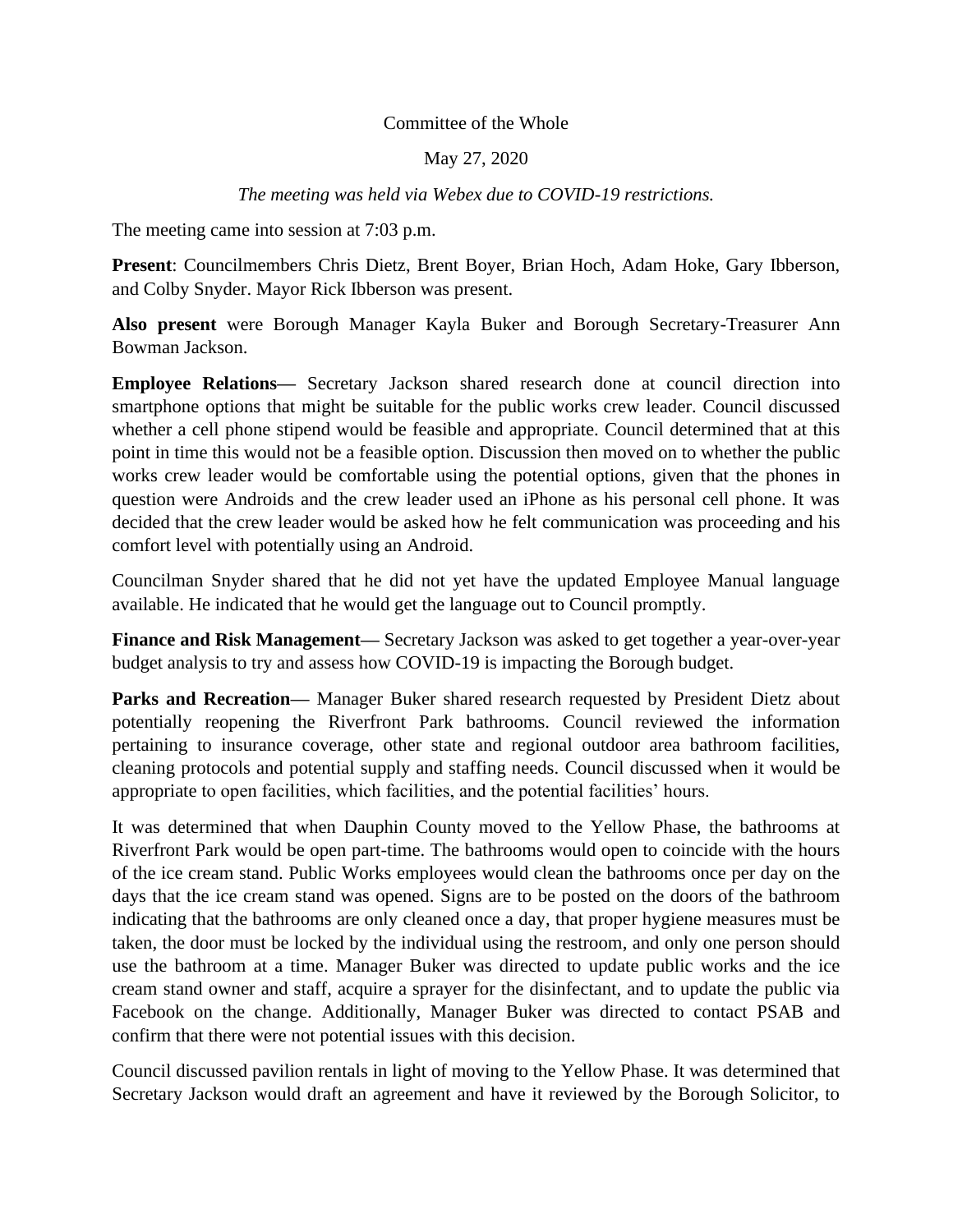outline what the Borough would require any pavilion renter to follow in order to proceed. This included the disclaimer that the Borough had not opened public restrooms in MYO or Seal Parks, as well as a requirement that the renter follow gathering size restrictions in place by PA Department of Health, and other requirements.

Manager Buker shared that the Ned Smith Festival, scheduled to take place in MYO Park during the last weekend in July, had been cancelled. Council directed Manager Buker to share that information with the contractor and landscape architect for the MYO park renovation project and determine when it would be possible for the contractor to start. Secretary Jackson was asked to assess how many pavilion rentals were scheduled for July.

Councilman Brian Hoch left the meeting at 7:58 p.m.

**Streets—** There were no updates.

**Property—** Manager Buker and Secretary Jackson provided an update on what they had been able to determine from the file on the USDA grant that would reimburse a portion of cost for getting a public works utility vehicle. Secretary Jackson had found a portion of Title 75 that discussed the use of UTVs and ATVs on public roads, and Council discussed the applicability of the section. It was determined that so long as DCNR licensing was obtained and turns onto state roads were made at the required 90-degrees, it would be permissible for the UTV to be driven on Borough roads. Councilman Snyder shared that he was aware of an individual who could provide the required training to Public Works for DCNR licensing and it was determined Councilman Hoke would get in touch with this individual. Manager Buker is to follow up with the USDA contact person to determine if it would be permissible to purchase a used UTV, as one other project covered by the grant has gone over budgeted cost.

**Public Safety—** At the direction of President Dietz, Manager Buker had worked with Secretary Jackson to develop a procedure for how Ordinance Violations would be documented and handled. This procedure also incorporated feedback from Cpl. Wise. The draft of this procedure was provided to council for review. Council did not have any desired changes, and asked Secretary Jackson if it would be more appropriate to make this a resolution or a standard operating procedure. It was determined that it would be most appropriate to have the draft become a standard operating procedure upon approval at the next Borough Council Meeting.

Councilman Ibberson had brought up the topic of long-range planning for the Millersburg Police Department. The two officers currently employed by the Borough are set to retire by the end of 2022. Council expressed a desire to have a meeting with the current officers about potentially hiring a third officer at a higher rate than stated in the contract. The preferred timeline for that potential hire would have a new officer starting and overlapping with the current officers. Council directed Manager Buker to reach out to the Police Patrol Officers' Association to request a meeting. Secretary Jackson was directed to research the 2020 budgeted salary and to calculate benefits for a new full time police officer.

**Economic Development—** Council expressed a desire to know more about the Department of Health protocol for how Long Term Care Facilities were handling COVID-19 positive patients.